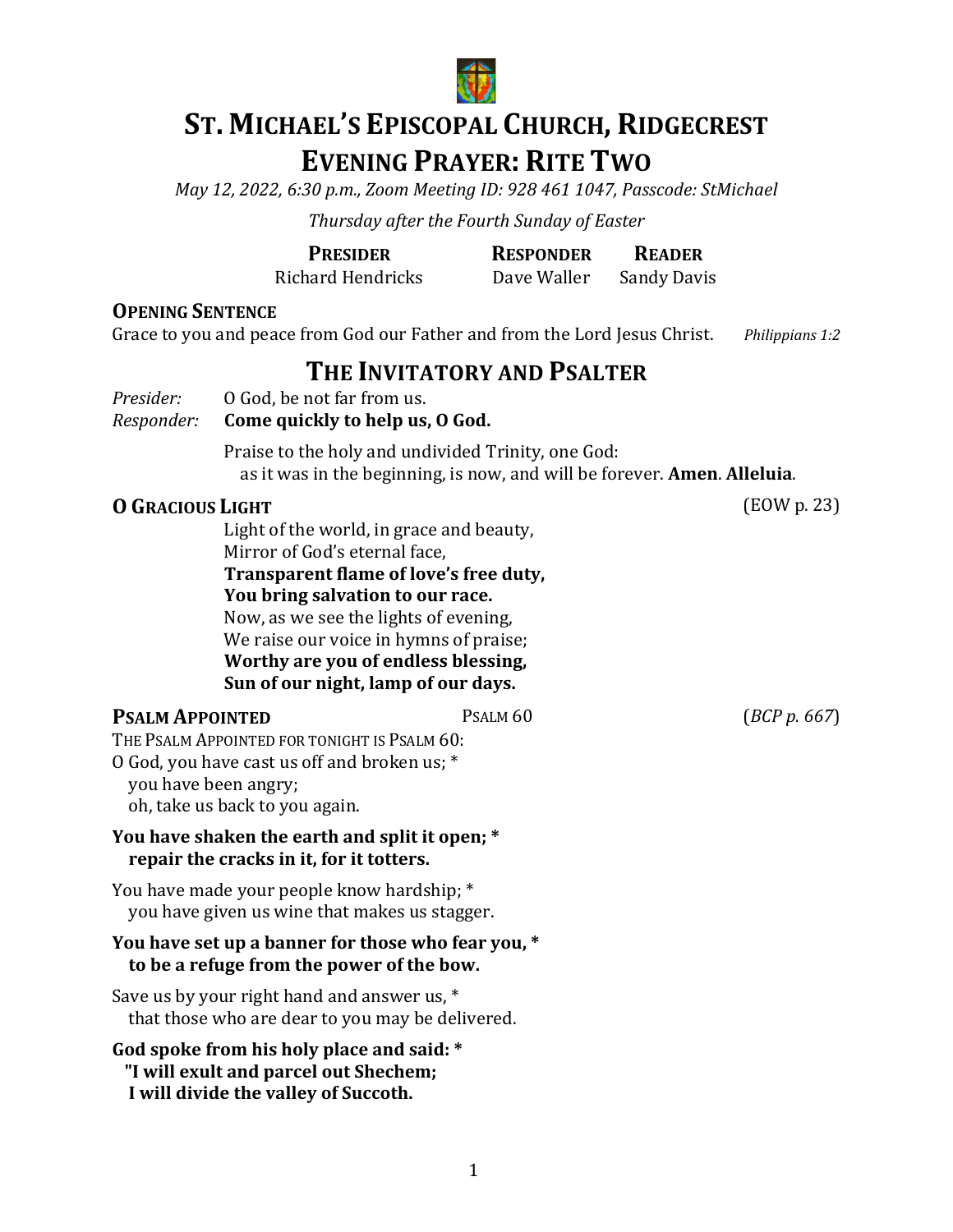

Gilead is mine and Manasseh is mine:  $*$ Ephraim is my helmet and Judah my scepter.

#### **Moab** is my washbasin, on Edom I throw down my sandal to claim it, \* and over Philistia will I shout in triumph."

Who will lead me into the strong city?  $*$ who will bring me to Edom?

## Have you not cast us off, O God? \* **you** no longer go out, O God, with our armies.

Grant us your help against the enemy,  $*$ for vain is the help of man.

#### **With God we will do valiant deeds.** \* and he shall tread our enemies under foot.

**Praise to the holy and undivided Trinity, one God:** as it was in the beginning, is now, and will be forever. Amen.

# **THE READINGS**

## **THE FIRST READING** EXODUS 34:1-17 DAVE WALLER

A READING FROM THE BOOK OF EXODUS.

The Lord said to Moses, "Cut two tablets of stone like the former ones, and I will write on the tablets the words that were on the former tablets, which you broke. Be ready in the morning, and come up in the morning to Mount Sinai and present yourself there to me, on the top of the mountain. No one shall come up with you, and do not let anyone be seen throughout all the mountain; and do not let flocks or herds graze in front of that mountain." So Moses cut two tablets of stone like the former ones; and he rose early in the morning and went up on Mount Sinai, as the Lord had commanded him, and took in his hand the two tablets of stone.

The Lord descended in the cloud and stood with him there, and proclaimed the name, "The Lord." The Lord passed before him, and proclaimed, "The Lord, the Lord, a God merciful and gracious, slow to anger, and abounding in steadfast love and faithfulness, keeping steadfast love for the thousandth generation, forgiving iniquity and transgression and sin, yet by no means clearing the guilty, but visiting the iniquity of the parents upon the children and the children's children, to the third and the fourth generation." And Moses quickly bowed his head toward the earth, and worshiped. He said, "If now I have found favor in your sight, O Lord, I pray, let the Lord go with us. Although this is a stiff-necked people, pardon our iniquity and our sin, and take us for your inheritance."

He said: I hereby make a covenant. Before all your people I will perform marvels, such as have not been performed in all the earth or in any nation; and all the people among whom you live shall see the work of the Lord; for it is an awesome thing that I will do with you. Observe what I command you today. See, I will drive out before you the Amorites, the Canaanites, the Hittites, the Perizzites, the Hivites, and the Jebusites. Take care not to make a covenant with the inhabitants of the land to which you are going, or it will become a snare among you. You shall tear down their altars, break their pillars, and cut down their sacred poles (for you shall worship no other god, because the Lord, whose name is Jealous, is a jealous God). You shall not make a covenant with the inhabitants of the land, for when they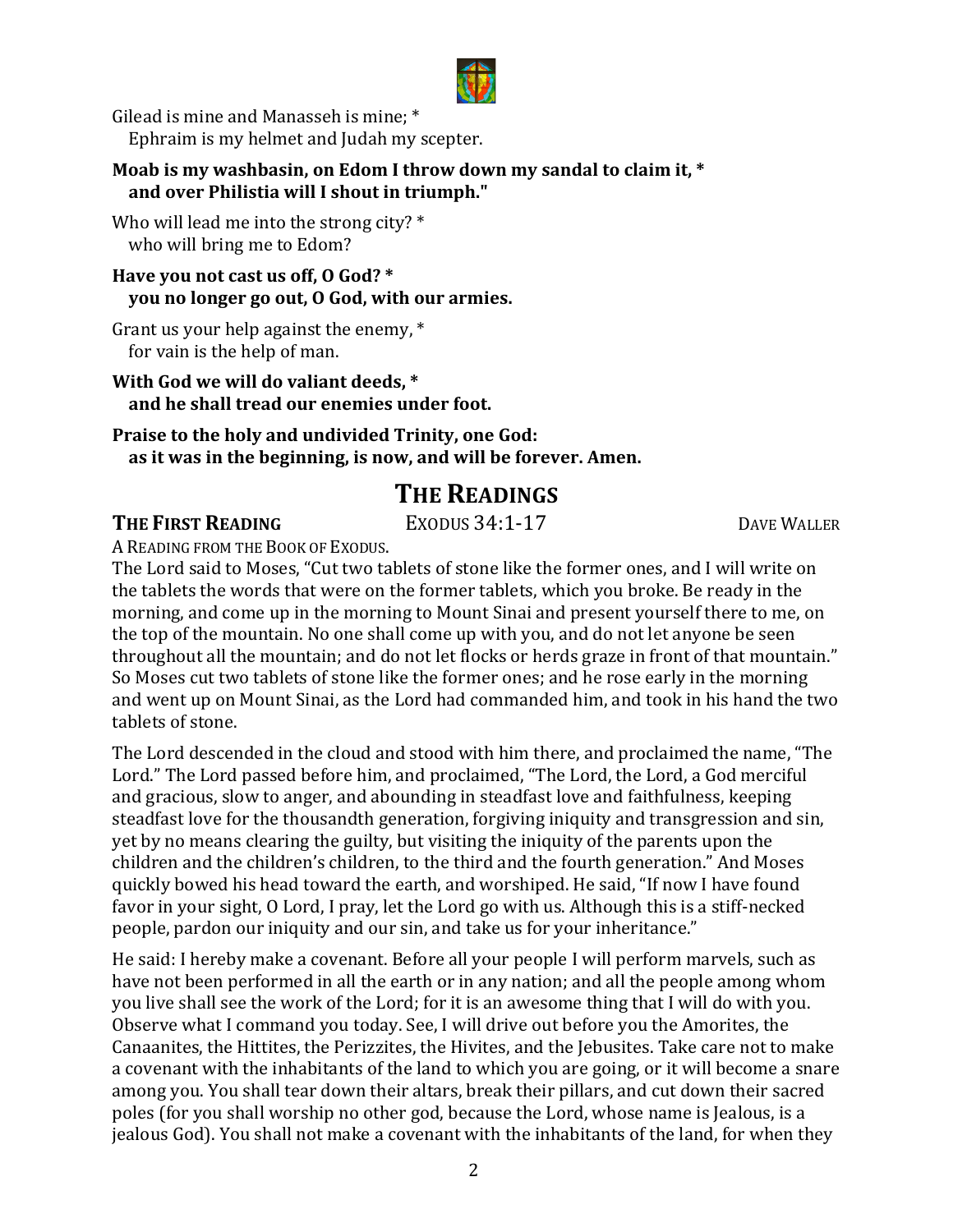

prostitute themselves to their gods and sacrifice to their gods, someone among them will invite you, and you will eat of the sacrifice. And you will take wives from among their daughters for your sons, and their daughters who prostitute themselves to their gods will make your sons also prostitute themselves to their gods. You shall not make cast idols.

*Reader*: Hear what the Spirit is saying to God's people.<br>*Responder:* Thanks be to God. **Thanks be to God.** 

## **THE SONG OF MARY LUKE 1:46-55** (EOW p. 27)

*Presider and responder alternate by whole verse.* 

My soul proclaims the greatness of the Lord, my spirit rejoices in you, O God my Savior;  $*$ for you have looked with favor on your lowly servant.

**From this day all generations will call me blessed: \* you, the Almighty, have done great things for me, and holy is your Name.** You have mercy on those who fear you \* from generation to generation. You have shown strength with your arm,  $*$  **and scattered the proud in their conceit,** Casting down the mighty from their thrones,  $*$ and lifting up the lowly. **You have filled the hungry with good things, \* and sent the rich away empty.** You have come to the help of your servant Israel, \* for you have remembered your promise of mercy,

## **The promise you made to our forebears, \***

**to Abraham and his children forever.**

## **THE SECOND READING** MATTHEW 5:21-26 MATTHEW **DAVE WALLER**

A READING FROM THE GOSPEL ACCORDING TO MATTHEW.

"You have heard that it was said to those of ancient times, 'You shall not murder'; and 'whoever murders shall be liable to judgment.' But I say to you that if you are angry with a brother or sister, you will be liable to judgment; and if you insult a brother or sister, you will be liable to the council; and if you say, 'You fool,' you will be liable to the hell of fire. So when you are offering your gift at the altar, if you remember that your brother or sister has something against you, leave your gift there before the altar and go; first be reconciled to your brother or sister, and then come and offer your gift. Come to terms quickly with your accuser while you are on the way to court with him, or your accuser may hand you over to the judge, and the judge to the guard, and you will be thrown into prison. Truly I tell you, you will never get out until you have paid the last penny.

*Reader*: Hear what the Spirit is saying to God's people.<br>*Responder:* **Thanks be to God**. *Responder:* **Thanks be to God**.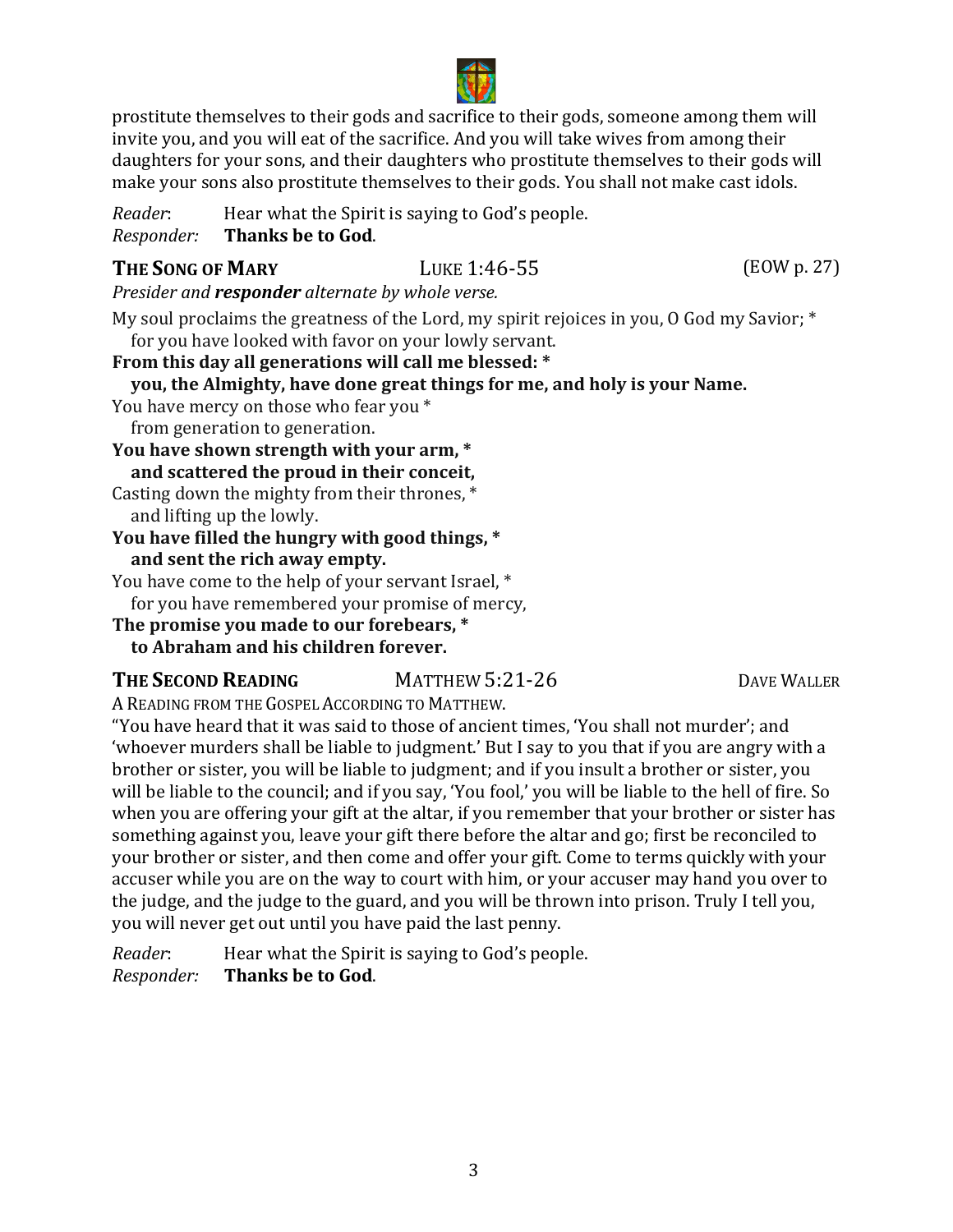## **THE SONG OF SIMEON** LUKE 2:29-32 (BCP p. 120)

*Presider and responder alternate by whole verse.* 

Lord, you now have set your servant free \*

to go in peace as you have promised;

## For these eves of mine have seen the Savior, \* **whom you have prepared for all the world to see:**

A Light to enlighten the nations,  $*$ and the glory of your people Israel.

**Praise to the holy and undivided Trinity, one God: as it was in the beginning, is now, and will be forever. Amen.**

# **SCRIPTURE DISCUSSION**

# **APOSTLES' CREED** *(BCP p. 120)*

I believe in God, the Father almighty, creator of heaven and earth; I believe in Jesus Christ, his only Son, our Lord. He was conceived by the power of the Holy Spirit and born of the Virgin Mary. He suffered under Pontius Pilate, was crucified, died, and was buried. He descended to the dead. On the third day he rose again. He ascended into heaven, and is seated at the right hand of the Father. He will come again to judge the living and the dead. I believe in the Holy Spirit, the holy catholic Church, the communion of saints, the forgiveness of sins the resurrection of the body, and the life everlasting. Amen.

# **THE PRAYERS**

# **THE LORD'S PRAYER** *(BCP p. 121)*

| Presider:  | God be with you.   |
|------------|--------------------|
| Responder: | And also with you. |
| Presider:  | Let us pray.       |

Our Father, who art in heaven, hallowed be thy Name, thy kingdom come, thy will be done, on earth as it is in heaven. Give us this day our daily bread. And forgive us our trespasses, as we forgive those who trespass against us. And lead us not into temptation, but deliver us from evil. For thine is the kingdom, and the power, and the glory, for ever and ever. **Amen**.

## **SUFFRAGES B** *(BCP p. 121)*

That this evening may be holy, good, and peaceful, We entreat you, O Lord.

That your holy angels may lead us in paths of peace and goodwill, We entreat you, O Lord.

That we may be pardoned and forgiven for our sins and offenses, We entreat you, O Lord.

That there may be peace to your Church and to the whole world, We entreat you, O Lord.

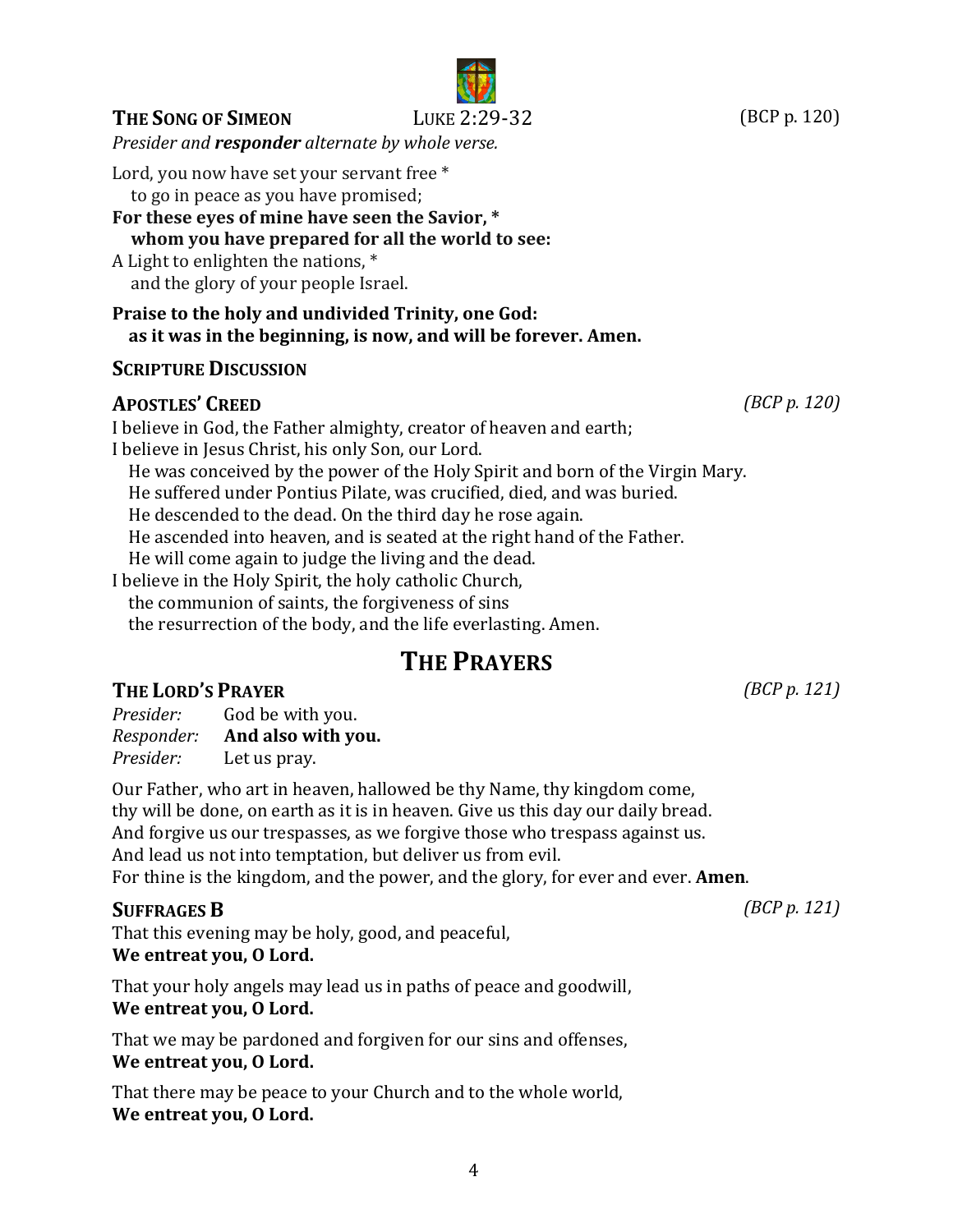and not be condemned before the great judgment seat of Christ, We entreat you, O Lord.

That we may be bound together by your Holy Spirit in the communion of St. Michael and all your saints, entrusting one another and all our life to Christ, We entreat you, O Lord.

O God, whose blessed Son made himself known to his disciples in the breaking of bread: Open the eyes of our faith, that we may behold him in all his redeeming work; who lives and reigns with you, in the unity of the Holy Spirit, one God, now and forever. **Amen**.

# **A COLLECT** FOR THE PRESENCE OF **CHRIST** (*BCP p.* 124)

Lord Jesus, stay with us, for evening is at hand and the day is past; be our companion in the way, kindle our hearts, and awaken hope, that we may know you as you are revealed in Scripture and the breaking of bread. Grant this for the sake of your love. **Amen**.

# **A PRAYER FOR MISSION** (*BCP p.* 124)

O God and Father of all, whom the whole heavens adore: Let the whole earth also worship you, all nations obey you, all tongues confess and bless you, and men and women everywhere love you and serve you in peace; through Jesus Christ our Lord. **Amen**.

*Presider:* Are there any prayers or thanksgivings you wish to offer? *The people may offer their intercessions and thanksgivings.* 

# **THE GENERAL THANKSGIVING** *(BCP p. 125)*

Almighty God, Father of all mercies, we your unworthy servants give you humble thanks for all your goodness and loving-kindness to us and to all whom you have made. We bless you for our creation, preservation, and all the blessings of this life; but above all for your immeasurable love in the redemption of the world by our Lord Jesus Christ; for the means of grace, and for the hope of glory. And, we pray, give us such an awareness of your mercies, that with truly thankful hearts we may show forth your praise, not only with our lips, but in our lives, by giving up ourselves to your service, and by walking before you in holiness and righteousness all our days; through Jesus Christ our Lord, to whom, with you and the Holy Spirit, be honor and glory throughout all ages. Amen.

*Presider* Let us bless the Lord.<br>Responder **Thanks be to God.** *Thanks* be to God.

# **CLOSING SENTENCE** *(BCP p. 126)*

The grace of our Lord Jesus Christ, and the love of God, and the fellowship of the Holy Spirit,<br>he with us all evermore. **Amen** be with us all evermore. **Amen**.

**THE COLLECT OF THE DAY** THIRD SUNDAY OF EASTER (*BCP p.* 224)